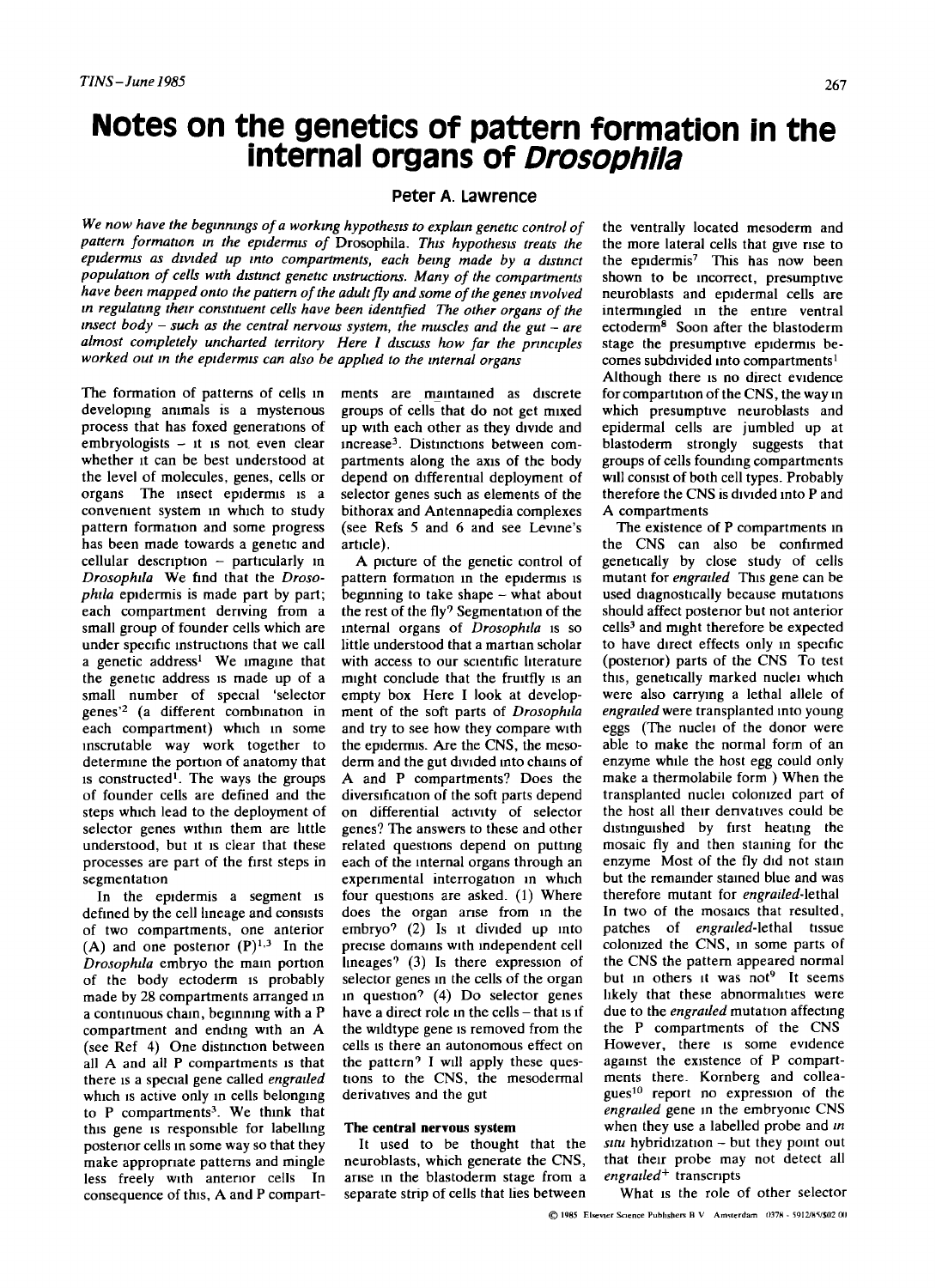genes in the CNS<sup>?</sup> In situ hybridization experiments by Akam<sup>11</sup> and Hafen et *al 12* have shown that *Ubx +* (part of the bithorax complex<sup>5,13</sup>) and *Antennapedla +* (part of the Antennapedla complex<sup>6</sup>) are expressed in specific parts of the CNS, more or less exactly where genetic experiments on the<br>endermis would predict funcepidermis would predict tion<sup>5,13,14</sup>. No one has yet removed wildtype alleles from genetically marked cells of the CNS to test the role of the bithorax complex or Antennapedia complex directly but mutant phenotypes strongly suggest that the CNS needs wild type function of at least the bithorax complex<sup>15,16</sup>

It would seem that the CNS and the epidermis develop according to a very similar program Divided up into P and A compartments, the development of pattern depends on proper deployment of *engrailed<sup>+</sup>*, the bithorax complex, the Antennapedia complex and, presumably, other selector genes

## The somatic and visceral mesoderm

The mesoderm arises from a ventrally located strip of cells which rolls into the embryo during gastrulation and comes to lie inside the ectoderm Soon after gastrulation the mesoderm can be seen to be in two separate parts; a thin inner layer which later wraps around the gut and other organs and is called the visceral or splanchnic mesoderm and a thicker mass of cells which is adjacent to the ectoderm<sup>7</sup> This mass is made up of metameric units, each being separated from the next by a groove<sup>7</sup>. From morphological arguments<sup>4</sup> and *in situ* hybridizations<sup>17</sup> it is probable that these mesodermal units are one segment in length Strangely, they appear to be out of register with the segments of the epidermis and we have therefore called them parasegments<sup>4</sup> In the epidermis a parasegment consists of an anteriorly-located P compartment from one segment and a posteriorlylocated A compartment from the next. The mesodermai parasegments are first defined in the embryo as packages of cells that are arranged preosely in register with the parasegments of the  $ectoderm.$  But it seems that later on. when the germ band shortens, there is a relative shift between the mesoderm and ectoderm (see centrefold) $4.17$ This shift is important when trying to make sense of the effect of mutations on the muscles - as we shall discuss later. First we should look at the cell

lineage of the somatic muscles

The cell hneage of the somatic muscles is not so well known as that of the epidermis but in the adult thorax the muscles of each segment are separate from those of the next  $-$  that is they are segregated into lineage compartments $<sup>18</sup>$  In the ventral ab-</sup> domen the muscles are largely made in segmental umts although there is some evidence for occasional and later mixing across from one segment to another $^{19}$  There is no evidence for A or P compartments in the muscles, and there is no effect of lethal *engraded*  mutants in the muscle cells<sup>18</sup> – even when large masses of muscle in several segments are derived from *engraded*lethal cells<sup>9</sup> Moreover, *in situ* hybridizations with probes specific for the *engralled* gene product show stripes in the ectoderm<sup>10,20</sup>, confirming the existence of A and P compartments there, but in the mesoderm expression of *engratied*<sup>+</sup> is only ephemeral<sup>10,20</sup> Apparently the somatic mesoderm is subdivided one less time than the epidermis, meamng that it is divided into parasegments but not into A and P compartments<sup>9</sup>

The genetic deterrmnatlon of muscle pattern presents an intngumg puzzle which is by no means solved *In situ* hybridizations designed to monitor the spatial expression of the *Ubx* element of the bithorax complex, show that there is deployment in the meso $d$ erm<sup>11,17</sup> Initially in at least the blastoderm stage  $Ubx^+$  is active in the cells winch will form parasegments 6-12 but later when the germ band has extended, Akam and Martinez-Arias<sup>17</sup> detect that *Ubx* transcnption parasegments 5 and 13, but only in the ectoderm. *Ubx<sup>+</sup>* transcription remains confined to parasegments  $6-12$  in the mesoderm This means that the realm of action of *Ubx +* and therefore the domains affected by mutants, might be expected to be different in the two germ layers\_ The regions of the epidermis that are mainly dependent on *Ubx +* are parasegments 5 and 6, that is the four compartments between the A/P boundary in T2 and the A/P boundary in A1 (see centrefold) *Ubx*  mutations therefore transform parasegments 5 and 6 of the epidermis each towards parasegment 4 (see Refs 5, 13 and 21) However, if there is a direct role for *Ubx<sup>+</sup>* in the mesoderm, as the transcription pattern suggests, it should be in parasegment 6 but not 5 (see Refs 10, 17) *Ubx* mutations should therefore have no effect in the mesoderm of

parasegment 5 (which probably constructs the muscles of T3 (see centrefold), and should transform parasegmerits 6 towards 5 Consider for example the famous four-winged files of Lewis<sup>5</sup>

Lewis made flies in which T3 is homeotically transformed by mutants in the *Ubx* domain: these flies have two perfect pairs of wings and two perfect mesothoraces. It has been a mystery as to why dorsal fibrillar muscles are well developed in the normal T2 but absent in the ectopic one<sup>22 23</sup>. However, under the hypothesis spelt out above, the flight muscles of T2 arise from parasegment 4 which is not the responsibility of the bithorax complex The normal muscles of T3 arise from parasegment 5 where  $Ubx^{+}$  is not active in the mesoderm<sup>17</sup>. So *Ubx* mutants should not affect the muscles of T2 or T3 which will remain untransformed as observed There is a complication however and that concerns the ventral muscles of the fourwinged fly. Here we see two sets of leg-associated muscles which are now very similar  $-$  that is the T3 leg muscles now look like  $T2$  leg muscles<sup>23</sup> In thinking about this we should remember that muscle pattern cannot usually be seen out of context, most muscles are recognized by the epidermal contacts they make that help define their size and shape These attachment sites are programmed in the epidermis $^{24}$ and in the case of the tour-winged fly there is a perfect transformation of the epidermis from T3 to T2 giving an extra set of T2 attachment sites These extra attachment sites are clearly not alone sufficient to result in the development of an extra set of indirect fhght muscles in the dorsal part of the transformed T3 segment Here, some genetic change in the muscle nuclei themselves may also be necessary By contrast, in the ventral parts, the change in the attachment sites may perhaps be sufficient to transform T3 leg muscles into T2 ones - without any apparent alteration of the genetic address of the myoblasts. Together these results suggest that the muscles arising from parasegments are possibly differently genetically determined but the development of the muscle pattern involves a two-way exchange of information between muscle and epider $ms<sup>24</sup>$ .

How much Is muscle pattern dependent on the genotype of the muscle cells themselves and how much on the epidermis to which they attach, or to